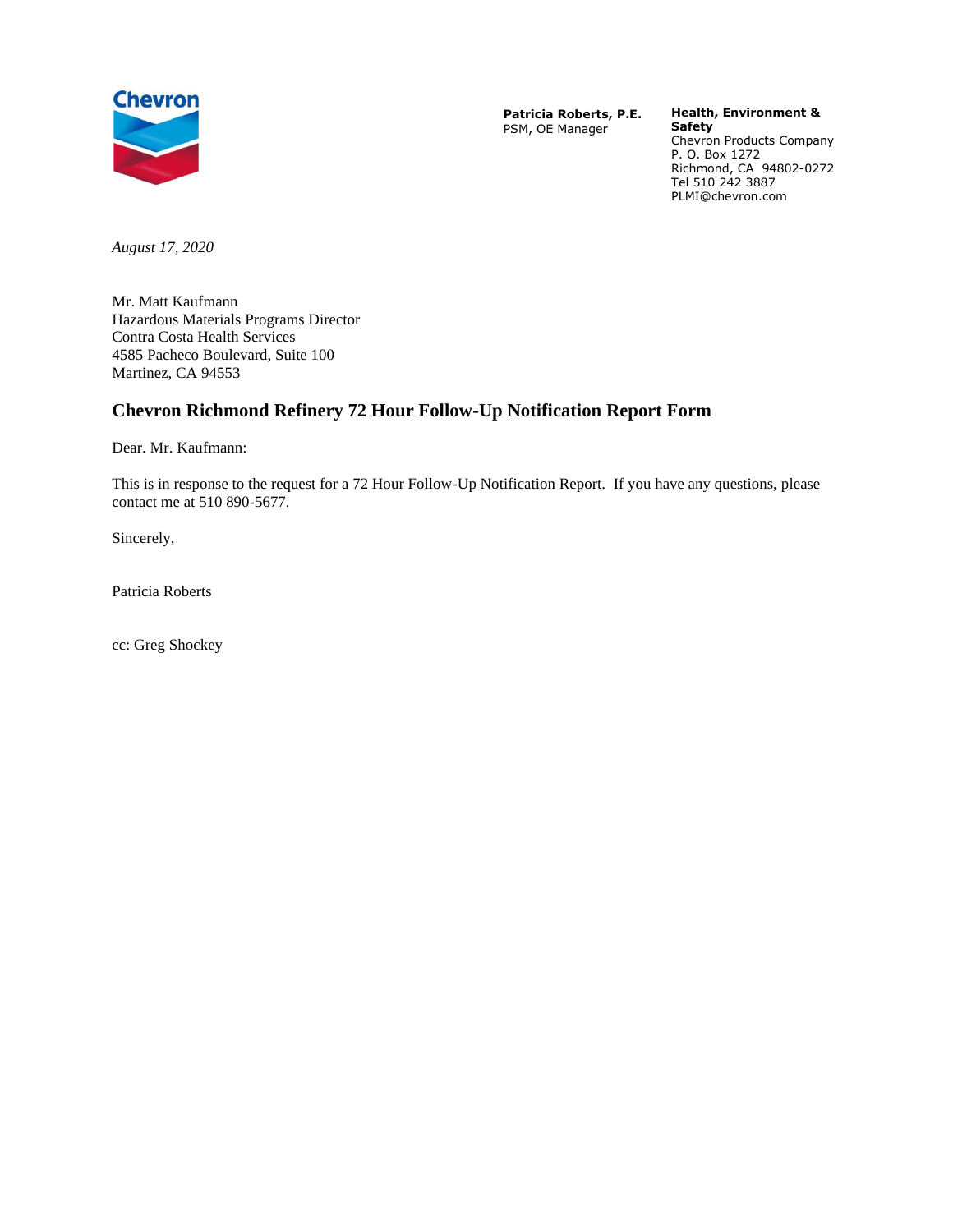**For CCHS Use Only:**

**Received By:** 

**\_\_\_\_\_\_\_\_\_\_\_\_\_\_\_\_\_\_ Date Received:** 

**\_\_\_\_\_\_\_\_\_\_\_\_\_\_\_\_ Incident Number: \_\_\_\_\_\_\_\_\_\_\_\_\_\_**

**Copied To:** 

**\_\_\_\_\_\_\_**

**\_\_\_\_\_\_\_\_\_\_\_\_\_\_\_\_\_\_\_\_ Event Classification Level:** 

**ATTENTION:** Matt Kaufmann Hazardous Materials Program Director Contra Costa Health Services Department 4333 Pacheco Boulevard Martinez, CA 94553

**INCIDENT DATE:** August 14, 2020 **INCIDENT TIME:** 11:22 **FACILITY:** Chevron Richmond Refinery

# **PERSON TO CONTACT FOR ADDITIONAL INFORMATION:** Patricia Roberts

Phone Number: (510) 242-3887 (office) (510) 890-5677 (mobile)

#### **I. SUMMARY OF EVENT**

On August 14th, 2020 at approximately 11:11 a.m., a refinery cogeneration train tripped offline due to an issue with one of the plant safety systems. This resulted in a sudden reduction of steam flow across the refinery.

The subsequent reduction of steam flow to a compressor in the refinery resulted in increased pressure in a different operating plant. To relieve the pressure and maintain the plant in a safe posture, the refinery's flare system activated. Flow to the flare began at approximately 11:22 a.m. Flaring stopped at around 12:38 p.m.

# **II. AGENCIES NOTIFIED, INCLUDING TIME OF NOTIFICATION**

In accordance with the Contra Costa County Health Services (CCCHS) incident notification policy, a CWS Level 1 notification was sent.

Primary: Community Warning System (CWS):

• Level 1 CWS activated at approximately 11:48 a.m.

Secondary: Subsequent notifications via telephone to the agencies below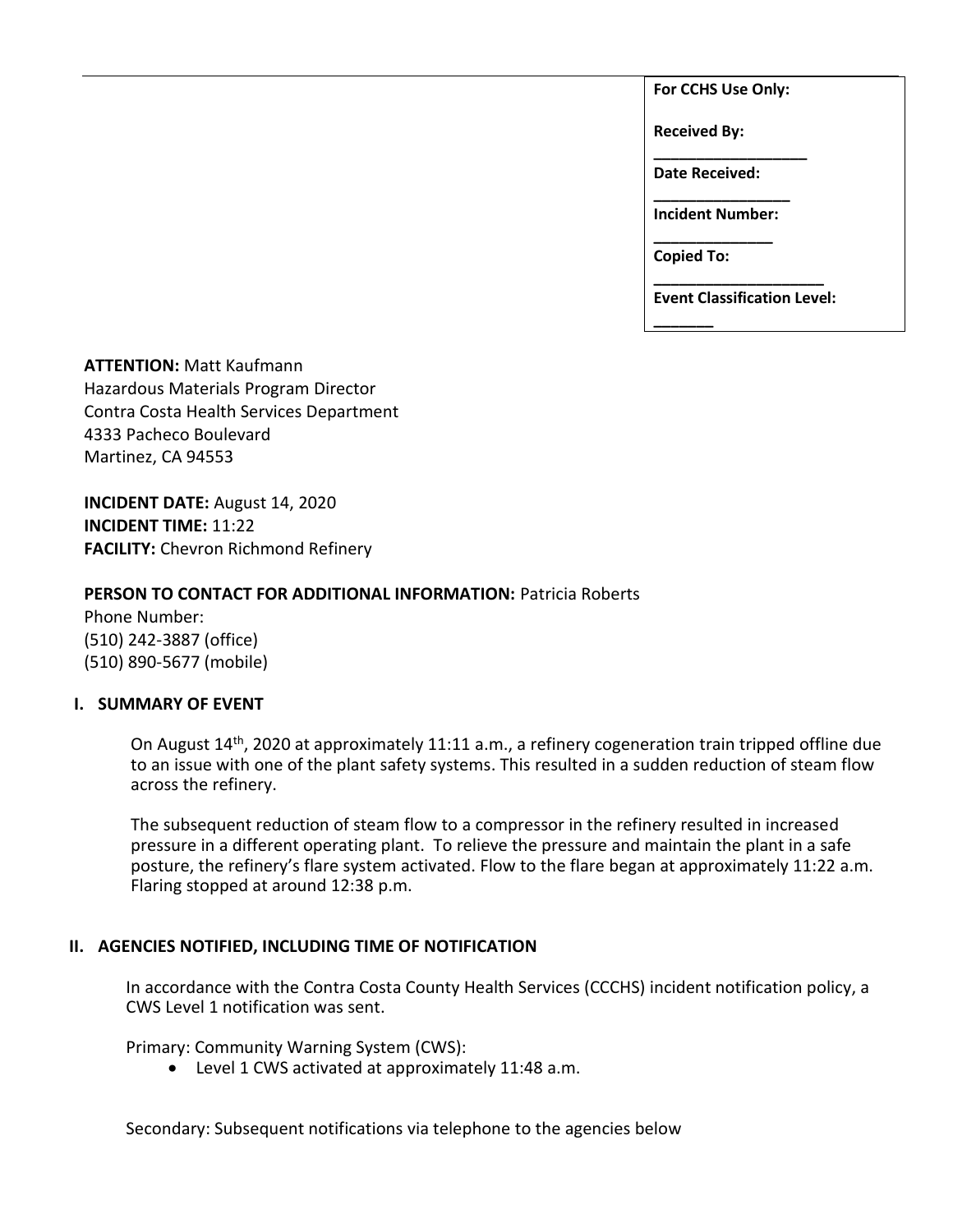| Agency                       | Person Reached        | <b>Phone Number</b> | Time  |
|------------------------------|-----------------------|---------------------|-------|
| Contra Costa County Health   | Daniel Vazquez        | 925-655-3243        | 11:50 |
| <b>Services Department</b>   |                       |                     |       |
| <b>BAAQMD</b>                | Yulia /Dispatcher 871 | 415-749-4979        | 11:50 |
| BAAQMD for Flow >500,000 SCF | Yulia/Dispatcher 871  | 415-749-4979        | 12:15 |
| SOES                         | Chris                 | 800-852-7550        | 11:50 |

#### **III. AGENCIES RESPONDING, INCLUDING CONTACT NAMES AND PHONE NUMBERS:**

At this time, we are aware of the following agencies that have responded.

| Agency                     | Representative | <b>Phone Number</b> |
|----------------------------|----------------|---------------------|
| Contra Costa County Health | Trisha Johnson | 925-655-3243        |
| Services Department        | Daniel Vazquez |                     |
| BAAOMD                     | Linda Duca     | 415-760-6710        |

#### **IV. EMERGENCY RESPONSE ACTION:**

The Chevron Fire Department Incident Command System was not required nor initiated, and Fire Brigade members were not mobilized.

No mutual aid was required for this event.

#### **V. IDENTITY OF MATERIAL RELEASED AND ESTIMATED OR KNOWN QUANTITIES:**

Emissions from flaring associated with the event are summarized below.

|                       | Flare emissions |
|-----------------------|-----------------|
| Vent Gas Volume (SCF) | 1,164,275       |
| $SO2$ (lbs)           | 975             |

\* Flare emissions data presented herein is for the date of the flaring (8/14/2020). Estimates herein are based on currently available data. Upon further investigation and analyses, an update will be provided should a significant change of the data occur.

#### **VI. METEOROLOGICAL CONDITIONS AT TIME OF EVENT:**

| Wind Speed (mph)      | 10   |
|-----------------------|------|
| <b>Wind Direction</b> | 20SW |
| (degree)              |      |
| Precipitation         |      |
| (inches)              |      |
| Temperature (F)       | ጸհ   |

Information based on data received from the Refinery's meteorological station which is located near Gertrude Street.

# **VII. DESCRIPTION OF INJURIES:**